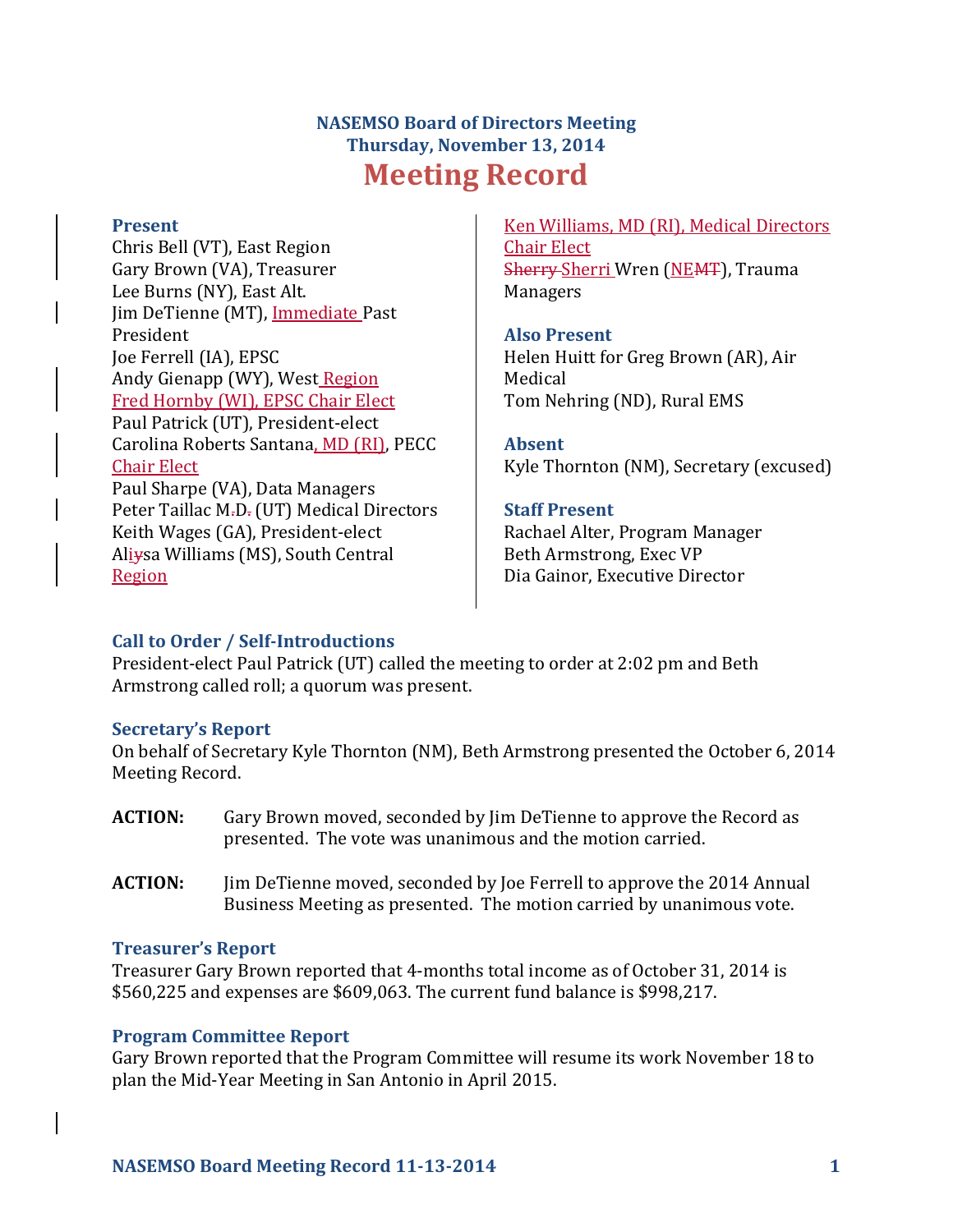## **Executive Director's Report**

- **Joint National EMS Leadership Forum** Dia Gainor reported that there was uncharacteristically low turnout for yesterday's in-person meeting in Nashville. They reviewed a draft letter for President Obama regarding EMS resource needs; the NASEMSO president will coordinate with the NAEMT president to finalize content, and the NASEMSO Executive Board can expect a copy shortly for approval. The Executive Committee can be utilized for a sign on decision in the absence of the majority of Board members voting.
- **Amicus Brief to the US Supreme Court** Dia reminded the Board thatshared the bried that NASEMSO signed on to this brief and contributed towards the effort of the NC Board of Dental Examiners versus the Federal Trade Commission to persuade the Supreme Court that state boards that regulate professionals should be considered state entities and not be subject to antitrust laws if the state board includes persons licensed in the capacity the board regulates.
- **NASEMSO Board Retreat** Dia reported that the current Agenda for December 11- 12 has been posted today, and logistics information has been circulated. Paul Patrick asked that each council and committee be prepared to report on the top three issues they are addressing, and also assure that a 2015 workplan is completed.
- **State Ebola Preparedness and Response** Dia referred the group to a compendium of selected states' preparedness produced earlier this month. She shared that NASEMSO participates in weekly calls with CDC, ASTHO and other national officials. Earlier today, the CDC Medical Care Task Force requested NASEMSO's help with information retrieval from ten jurisdictions around the country as the Task Force endeavors to develop a PPE "estimator" for local EMS agency use.
- **Senate Appropriations Ebola Testimony** Mary Hedges helped produce testimony for NASEMSO to submit for a September 10 hearing, which is an attachment to the Board agenda.

#### **Action Items**

- **NASEMSO Bylaws Amendments –** Paul Patrick proposed that the Immediate Past President be added to the Executive Committee when the bylaws are amended during the 2015 Mid-Year Meeting.
- **NASEMSO Executive Committee Member-at-Large Selection Paul Patrick** proposed that Jim DeTienne (MT) serve as the Member-at-Large until the bylaws are amended to add the seat for Immediate Past President; once that occurs, another Member-at-Large should be chosen from among the Board members.
- **ACTION:** Keith Wages moved, seconded by Joe Ferrell to support the bylaws changes in April 2015, and to install Jim DeTienne as the Member-at-Large until then. The vote was unanimous and the motion carried.
	- **AAP Draft Policies:y Ensuring the Health of Children in Disasters & Management of Pediatric Trauma –** Rachael Alter Chris Bell reported that NASEMSO is asked to provide comments on the updated policy. Chris Bell indicated

#### **NASEMSO Board Meeting Record 11-13-2014 2**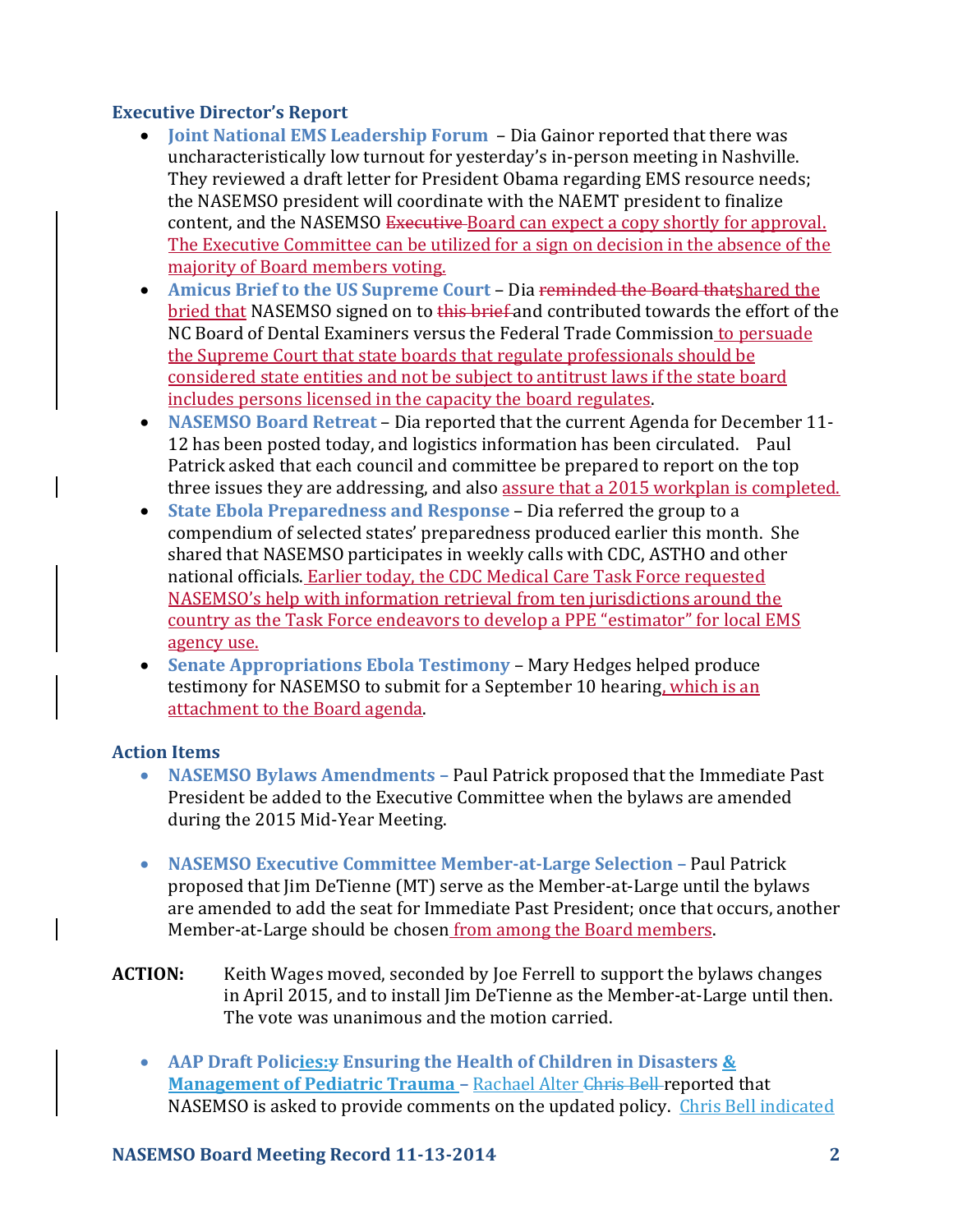that he has reviewed the Children in Disasters document and only has a few minor comments for revision. Dr. Carol Cunningham provided input on the Pediatric Trauma policy.

**ACTION:** Chris Bell moved, seconded by Gary Brown to approve the comments compiled by the NASEMSO medical directors and EMSC coordinatorsDomestic Preparedness Committee. The vote was unanimous and the motion carried.

## **Standing Committee Highlights**

- **Air Medical** Helen Huitt reported on behalf of Gary Brown and Kathy Robinson. They are working on a work plan to be presented in December.
- **Communications & Technology** Paul Patrick reported that he and Kevin McGinnis are currently in San Antonio for a FirstNet meeting.
- **Domestic Preparedness** (nothing in addition to previous Ebola discussion).
- **Government Information**  (no report).
- **HITS**  Keith Wages noted that they had a great meeting in Cleveland with a high level of interaction.
- **Rural EMS**  Tom Nehring reported that a "Save the Meeting Date" brochure will be issued soon for the Rural EMS Leadership Meeting May 5-6, 2015 in Cheyenne, WY.

# **Ad Hoc Committee Reports**

- **Agency & Vehicle Licensure**  Dia Gainor reported for Michael Berg that they met in October and will finalize their work plan next week.
- **Mobile Integrated Health / Community Paramedicine**  Jim DeTienne noted that there has been discussion about development of performance measures for MIH/CP; this must be coordinated with NASEMSO's performance measures project.
- **Specialty Certification**  (no report)

# **Regional Reports**

- **East** Chris Bell shared they met a few weeks ago and discussion focused on Ebola.
- **West**  Andy Gienapp made a brief report, noting that they are currently recruiting a regional Alternate.
- **South Central (no report)**
- North Central (no report)

# **Council Highlights**

- **Data Managers** (no report)
- **Education & Professional Standards** Joe Ferrell reported that the Steering Committee meets next week.
- **Medical Directors** Dr. Peter Taillac reported that 12 medical directors joined their call on November 3. They discussed the National Fire Coordinating Group and "Limited Requests for Recognition" forms. Dia shared that she has asked NREMT Executive Director Tre Rodriguez for a specific policy statement warninged against this the use of a NREMT certification in lieu of state licensure. Peter reported on additional topics they are currently addressing.

# **NASEMSO Board Meeting Record 11-13-2014 3**